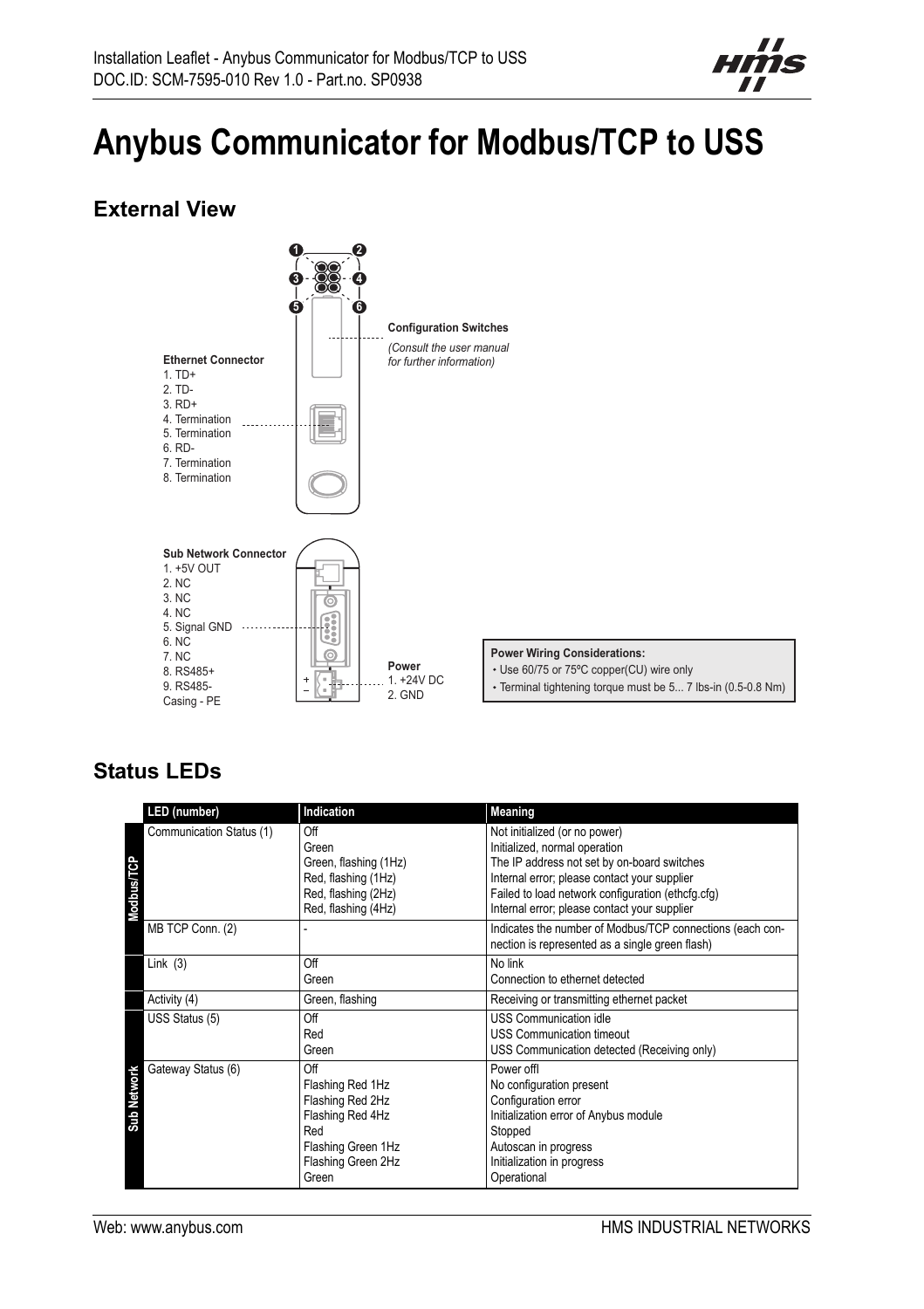## **Installation**

#### **Accessories Checklist**

- Anybus-Communicator for Modbus/TCP to USS
- Power Connector
- Configuration Cable
- Sub-network connector
- Ethernet cable and connector (not included)

#### **Hardware Installation**

Perform the following steps when installing the ABC:

1. Snap the ABC on to the DIN-rail (See 1-2 "DIN-rail Connector".



To snap the ABC *on*, first press the it downwards (1) to compress the spring in the DIN-rail mechanism, then push it against the DIN-rail as to make it snap on (2)



To snap the ABC *off*, push the it downwards (1) and pull it out from the DIN-rail (2), as to make it snap off from the DIN-rail.

- 2. Connect the ABC to ethernet (Modbus/TCP)
- 3. Connect the ABC to the serial sub-network
- 4. Connect the power cable and apply power
- 5. Configure and start up the Modbus/TCP and sub-network communication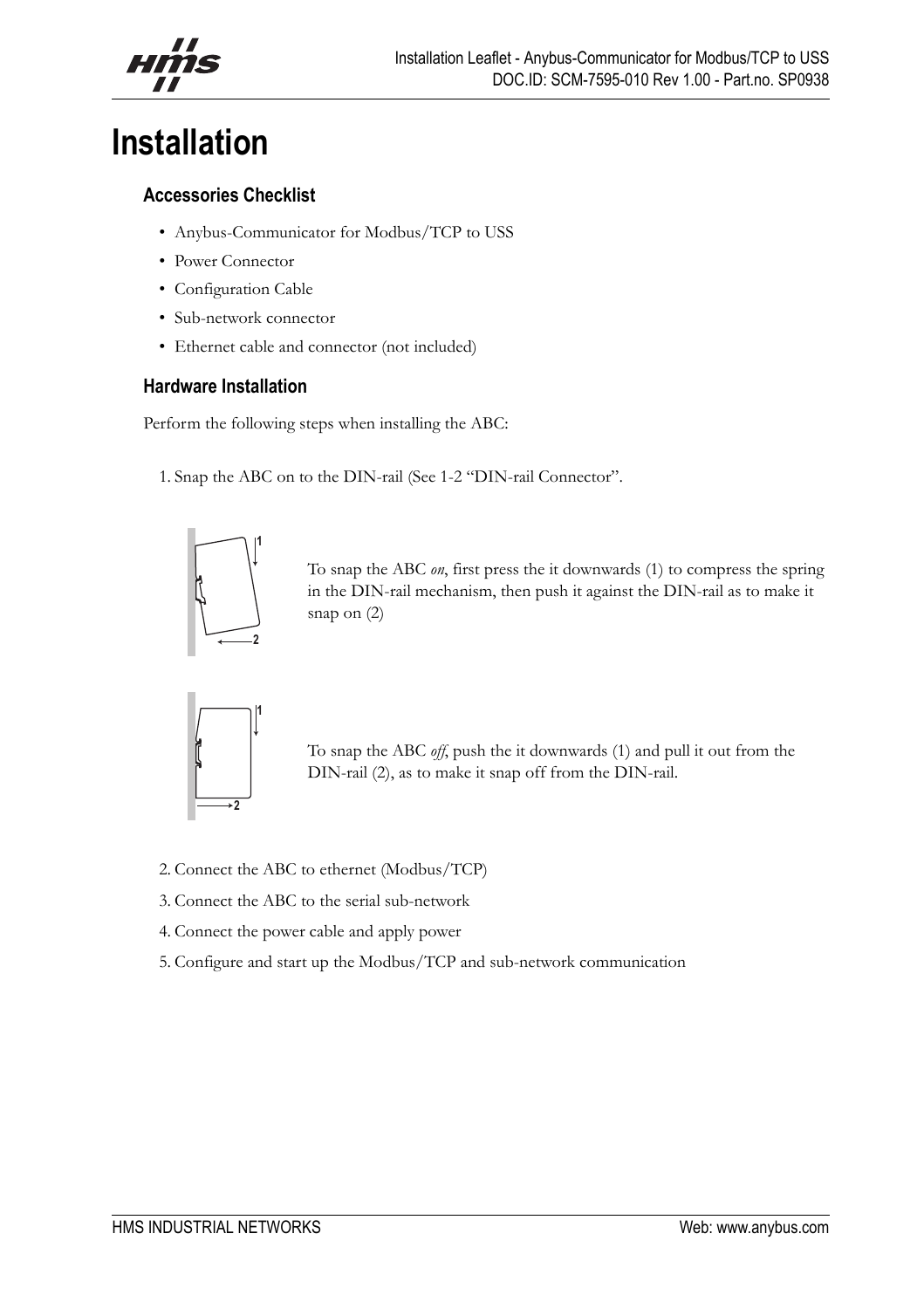

# **Functional Overview**

The ABC enables a Modbus/TCP master to access devices and data on a serial sub-network. In addition to this, the ABC features built in FTP, Web, Telnet and Email capabilities.

For in-depth information about this product, please consult the Anybus-Communicator for Modbus/TCP User Manual.